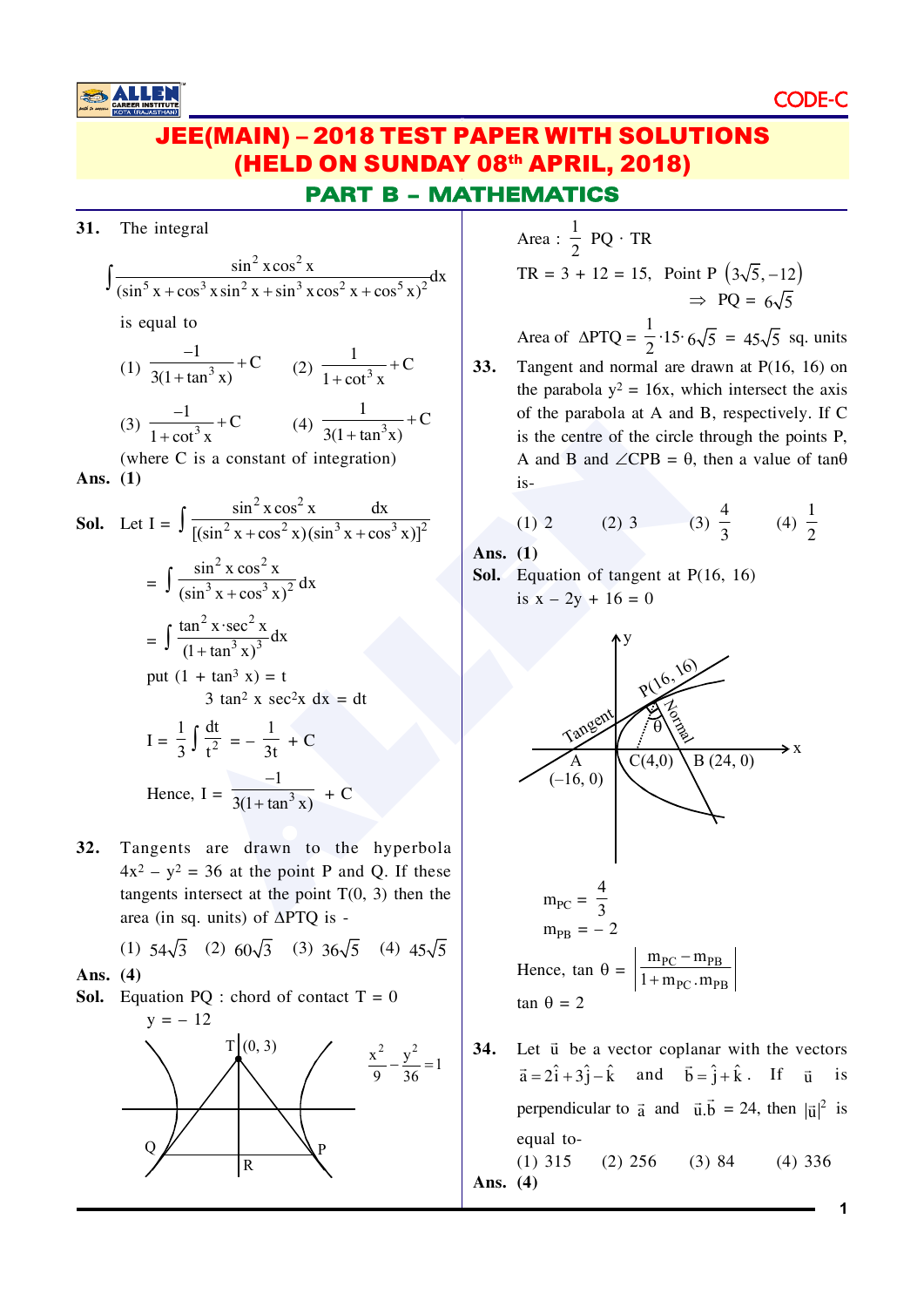

**Sol.** 
$$
\vec{u} = \lambda(\vec{a} \times \vec{b}) \times \vec{a}
$$
  
\n $= \lambda \{\vec{a}^2 \cdot \vec{b} - (\vec{a} \cdot \vec{b})\vec{a}\}$   
\n $= \lambda \{-\hat{i} + 8\hat{j} + 16\hat{k}\}$   
\n $\vec{u} = \lambda' \{-\hat{i} + 2\hat{j} + 4\hat{k}\}$   
\n $\vec{u} \cdot \vec{b} = 24$   
\n $\Rightarrow \lambda' = 4$   
\n $\vec{u} = -4\hat{i} + 8\hat{j} + 16\hat{k}$   
\n $\vec{u}^2 = 336$   
\n**35.** If  $\alpha, \beta \in \mathbb{C}$  are the distinct roots of the equation  
\n $x^2 - x + 1 = 0$ , then  $\alpha^{101} + \beta^{107}$  is equal to-  
\n(1) 0 (2) 1 (3) 2 (4) -1  
\n**Ans.** (2)  
\n**Sol.**  $\alpha, \beta$  are roots of  $x^2 - x + 1 = 0$   
\n $\therefore \alpha = -\omega$  and  $\beta = -\omega^2$   
\nwhere  $\omega$  is non-real cube root of unity  
\nso,  $a^{101} + \beta^{107}$   
\n $\Rightarrow (-\omega)^{101} + (-\omega^2)^{107}$   
\n $\Rightarrow -[\omega^2 + \omega]$   
\n $\Rightarrow -[-1] = 1$   
\n(As  $1 + \omega + \omega^2 = 0$  &  $\omega^3 = 1$ )  
\n**36.** Let  $g(x) = \cos x^2$ ,  $f(x) = \sqrt{x}$  and  $\alpha, \beta$  ( $\alpha < \beta$ )  
\nbe the roots of the quadratic equation  
\n $18x^2 - 9\pi x + \pi^2 = 0$ . Then the area (in sq. units)

tion nits) bounded by the curve  $y = (gof)(x)$  and the lines  $x = \alpha$ ,  $x = \beta$  and  $y = 0$  is- $\overline{1}$ 

(1) 
$$
\frac{1}{2}(\sqrt{3}+1)
$$
 (2)  $\frac{1}{2}(\sqrt{3}-\sqrt{2})$   
(3)  $\frac{1}{2}(\sqrt{2}-1)$  (4)  $\frac{1}{2}(\sqrt{3}-1)$ 

Ans.  $(4)$ 

**Sol.** 
$$
18x^2 - 9\pi x + p^2 = 0
$$
;  $gof(x) = cosx$   
\n $(3x - \pi) (6x - \pi) = 0$   
\n $\alpha = \frac{\pi}{6}, \ \beta = \frac{\pi}{3}$   
\n $A = \int cosx dx$ 

$$
A = \frac{\sqrt{3} - 1}{2}
$$

37. The sum of the co-efficients of all odd degree terms in the expansion of  $\left(x+\sqrt{x^3-1}\right)^5 + \left(x-\sqrt{x^3-1}\right)^5$ ,  $(x > 1)$  is- $(2) 1$  $(3) 2$  $(1)$  0  $(4) -1$ Ans.  $(3)$ 

**Sol.** using 
$$
(x + a)^5 + (x - a)^5
$$
  
\n $= 2[^{5}C_0 x^5 + {}^{5}C_2 x^3 \cdot a^2 + {}^{5}C_4 x \cdot a^4]$   
\n $\left(x + \sqrt{x^3 - 1}\right)^5 + \left(x - \sqrt{x^3 - 1}\right)^5$   
\n $= 2[^{5}C_0 x^5 + {}^{5}C_2 x^3 (x^3 - 1) + {}^{5}C_4 x (x^3 - 1)^2]$   
\n $\Rightarrow 2[x^5 + 10x^6 - 10x^3 + 5x^7 - 10x^4 + 5x]$   
\nconsidering odd degree terms,  
\n $2[x^5 + 5x^7 - 10x^3 + 5x]$   
\n $\therefore$  Sum of coefficients of odd terms is 2  
\n**38.** Let  $a_1$ ,  $a_2$ ,  $a_3$ , .......,  $a_{49}$  be in A.P. such that  
\n $\sum_{k=0}^{12} a_{4k+1} = 416$  and  $a_9 + a_{43} = 66$ . If  
\n $a_1^2 + a_2^2 + ...... + a_{17}^2 = 140m$ , then m is equal to-  
\n(1) 68 (2) 34 (3) 33 (4) 66  
\n**Ans.** (2)  
\n**Sol.**  $\sum_{k=0}^{12} a_{4k+1} = 416$   
\n $\Rightarrow \frac{13}{2}[2a_1 + 48d] = 416$   
\n $\Rightarrow a_1 + 24d = 32$  .... (1)  
\n $a_9 + a_{43} = 66 \Rightarrow 2a_1 + 50d = 66$  .... (2)  
\n $2a_1 + 48d = 64$  by ...... (1)  
\n $d = 1$  and  $a_1 = 8$   
\n $\Rightarrow 140m = \sum_{r=1}^{17} (r + 7)^2$   
\n $\Rightarrow 140m = \sum_{r=1}^{27} (r + 7)^2$   
\n $\Rightarrow 140m = \frac{24.25.49}{6} - \frac{7.8.15}{6}$ 

Ans. (2)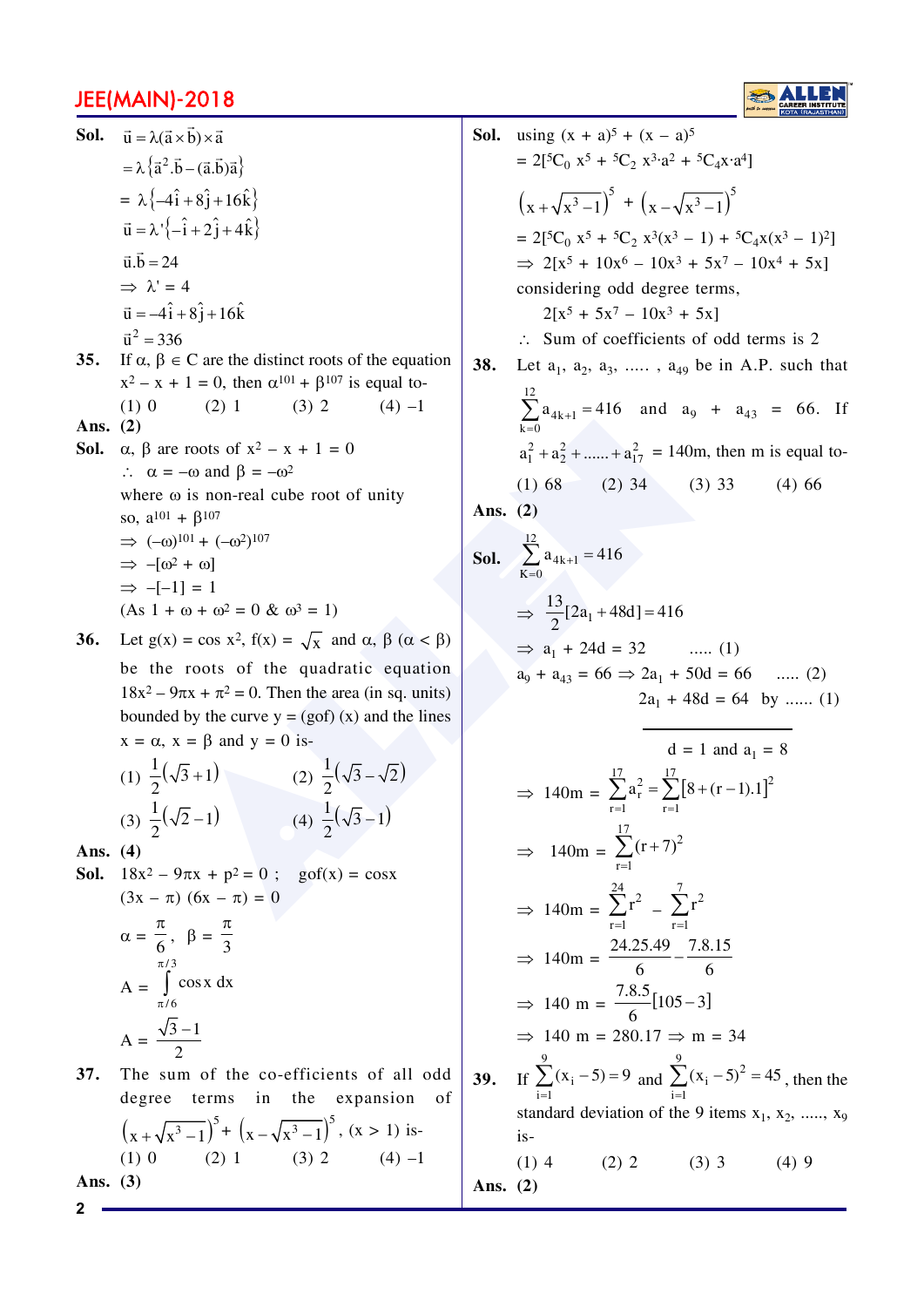

**Sol.** Given 
$$
\sum_{i=1}^{9} (x_i - 5) = 9 \implies \sum x_i = 54
$$
 ...... (1)  
\nAlso,  $\sum_{i=1}^{9} (x_i - 5)^2 = 45$   
\n $\implies \sum x_i^2 - 10 \cdot \sum x_i + 9(25) = 45$   
\n $\implies \sum x_i^2 360$  (using (1))  
\n...... (2)  
\nAs, variance =  $\frac{\sum x_i^2}{9} - (\frac{\sum x_i}{9})^2$   
\n $= \frac{360}{9} - (\frac{54}{9})^2$   
\n $= 40 - 36$   
\n $= 4$   
\nHence standard deviation is 2 (As standard

deviation =  $\sqrt{\text{variance}}$ 

40. PQR is a triangular park with  $PQ = PR = 200$  m. A T.V. tower stands at the mid-point of QR. If the angles of elevation of the top of the tower at P,Q and R are respectively  $45^{\circ}$ ,  $30^{\circ}$  and  $30^{\circ}$ , then the height of the tower (in m) is-

(1) 50 (2) 
$$
100\sqrt{3}
$$
 (3)  $50\sqrt{2}$  (4) 100

Ans.  $(4)$ 



```
41.Two sets A and B are as under
A = \{(a, b) \in R \times R : |a - 5| < 1 \text{ and }|b - 5| < 1;
B = \{(a, b) \in R \times R : 4(a-6)^2 + 9(b-5)^2 \le 36\}.Then :-
(1) A \subset B
(2) A \cap B = \phi (an empty set)
(3) neither A \subset B nor B \subset A(4) B \subset AAns. (1)Sol. A = {(a, b) \in R \times R : |a-5| < 1, |b-5| < 1}
```
Let 
$$
a - 5 = x
$$
,  $b - 5 = y$   
at A containing all points inside by

Set A contains all points inside  $|x| < 1$ ,  $|y| < 1$  $B = \{(a, b) \in R \times R : 4(a - 6)^2 + 9(b - 5)^2 \le$  $36$ }

Set B contains all points inside or on



 $(\pm 1, \pm 1)$  lies inside the ellipse  $\Rightarrow A \subset B$ 

- 42. From 6 different novels and 3 different dictionaries, 4 novels and 1 dictionary are to be selected and arranged in a row on a shelf so that the dictionary is always in the middle. The number of such arrangements is-
	- $(1)$  less than 500
	- $(2)$  at least 500 but less than 750
	- $(3)$  at least 750 but less than 1000
	- $(4)$  at least 1000

Ans.  $(4)$ 

**Sol.** Number of ways = 
$$
\binom{6}{4} \binom{3}{1} 4!
$$
  
= 15 × 3 × 24  
= 1080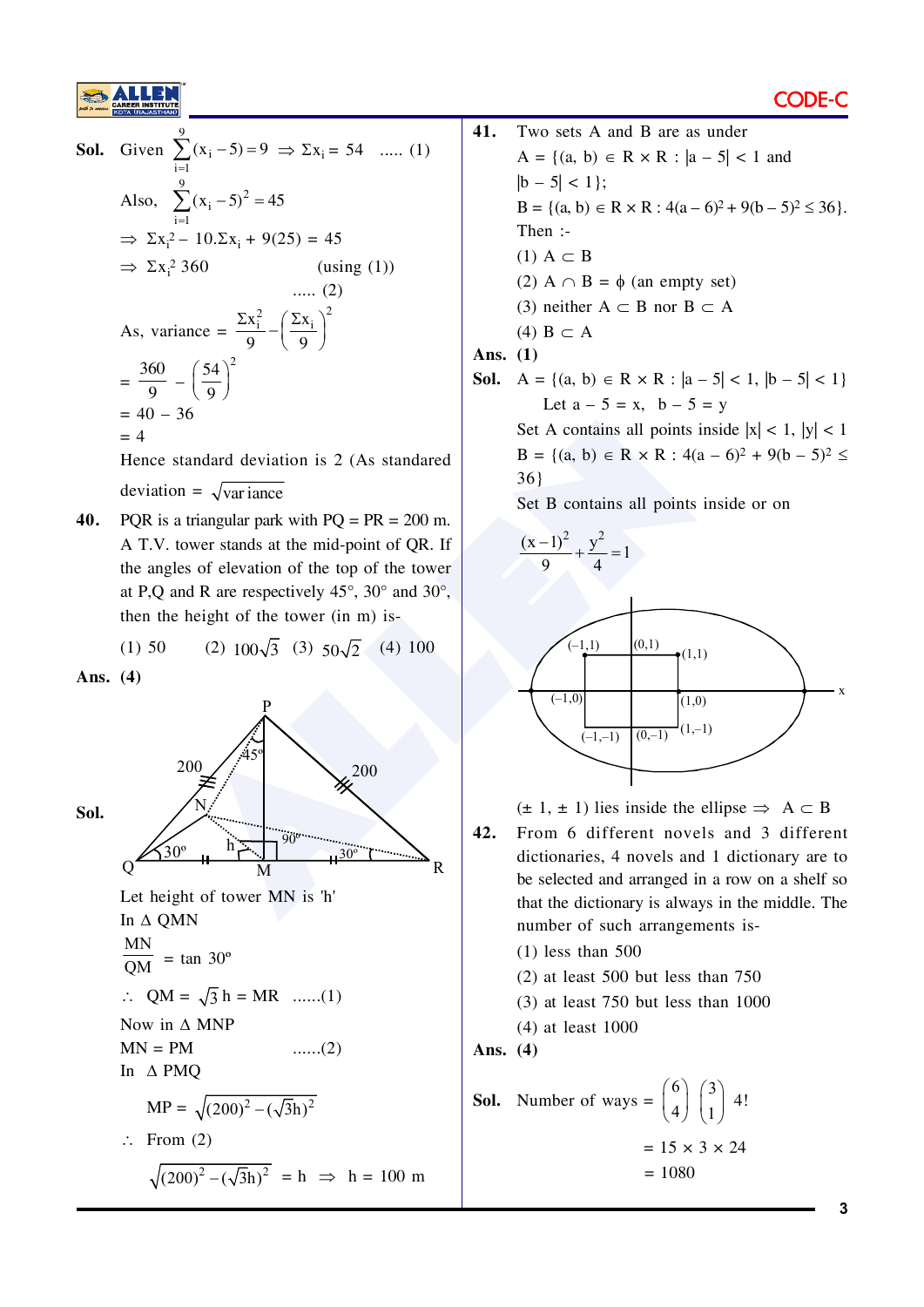43. Let 
$$
f(x) = x^2 + \frac{1}{x^2}
$$
 and  
\n $g(x) = x - \frac{1}{x}$ ,  $x \in R - \{-1, 0, 1\}$ . If  $h(x) = \frac{f(x)}{g(x)}$ ,  
\nthen the local minimum value of  $h(x)$  is :  
\n(1) -3 (2) -2 $\sqrt{2}$  (3)  $2\sqrt{2}$  (4) 3  
\n**Ans.** (3)  
\n**Sol.**  $h(x) = \frac{x^2 + \frac{1}{x^2}}{x - \frac{1}{x}} = \left(x - \frac{1}{x}\right) + \frac{2}{x - \frac{1}{x}}$   
\nwhen  $x - \frac{1}{x} < 0 \implies x - \frac{1}{x} + \frac{2}{x - \frac{1}{x}} \le -2\sqrt{2}$   
\nso  $-2\sqrt{2}$  will be local maximum value  
\nwhen  $x - \frac{1}{x} > 0 \implies x - \frac{1}{x} + \frac{2}{x - \frac{1}{x}} \ge 2\sqrt{2}$ 

so  $2\sqrt{2}$  will be local minimum value

 $\bar{\mathbf{x}}$ 

- For each  $t \in R$ , let [t] be the greatest integer less 44. than or equal to t. Then
	- $\lim_{x\to 0+} x \left( \left[ \frac{1}{x} \right] + \left[ \frac{2}{x} \right] + \dots + \left[ \frac{15}{x} \right] \right)$  $(1)$  is equal to 15.
	- $(2)$  is equal to 120.
	- $(3)$  does not exist (in R).
	- $(4)$  is equal to 0.

Ans.  $(2)$ 

**Sol.** 
$$
\lim_{x \to 0^{+}} x \left( \left[ \frac{1}{x} \right] + \left[ \frac{2}{x} \right] + \dots + \left[ \frac{15}{x} \right] \right)
$$

$$
\lim_{x \to 0^{+}} x \left( \frac{1+2+3+\dots+15}{x} \right) - \left( \left\{ \frac{1}{x} \right\} + \left\{ \frac{2}{x} \right\} + \dots + \left\{ \frac{15}{x} \right\} \right)
$$

$$
\therefore 0 \le \left\{ \frac{r}{x} \right\} < 1
$$

$$
0 \le x \left\{ \frac{r}{x} \right\} < x
$$

$$
\lim_{x \to 0^{+}} x \left( \frac{1+2+3+\dots+15}{x} \right) = \frac{15.16}{2} = 120
$$

45. The value of 
$$
\int_{-\frac{\pi}{2}}^{\frac{\pi}{2}} \frac{\sin^2 x}{1 + 2^x} dx
$$
 is :

(1) 
$$
\frac{\pi}{2}
$$
 (2)  $4\pi$  (3)  $\frac{\pi}{4}$  (4)  $\frac{\pi}{8}$ 

Ans.  $(3)$ 

**Sol.** 
$$
I = \int_{-\pi/2}^{\pi/2} \frac{\sin^2 x}{1 + 2^x} dx
$$
 ..... (i)  
using property  $\int_{a}^{b} f(x) dx = \int_{a}^{b} f(a+b-x) dx$ 

$$
I = \int_{-\pi/2}^{\pi/2} \frac{\sin^2 x}{1 + 2^{-x}} dx \qquad \dots (ii)
$$

adding 
$$
(i)
$$
 and  $(ii)$ 

$$
2I = \int_{-\pi/2}^{\pi/2} \sin^2 x \, dx
$$
  
\n
$$
\Rightarrow 2I = 2 \cdot \int_{0}^{\pi/2} \sin^2 x \, dx
$$
  
\n
$$
\Rightarrow 2I = 2 \times \frac{\pi}{4} \Rightarrow I = \frac{\pi}{4}
$$

46. A bag contains 4 red and 6 black balls. A ball is drawn at random from the bag, its colour is observed and this ball along with two additional balls of the same colour are returned to the bag. If now a ball is drawn at random from the bag, then the probability that this drawn ball is red, is:

(1) 
$$
\frac{2}{5}
$$
 (2)  $\frac{1}{5}$  (3)  $\frac{3}{4}$  (4)  $\frac{3}{10}$ 

Ans.  $(1)$ 

**Sol.** Let  $R_i$  be the event of drawing read ball in i<sup>th</sup> draw and  $B_i$  be the event of drawing black ball in i<sup>th</sup> draw.

Now, In bag there are 4R and 6B balls

$$
P(R_1) = \frac{4}{10} \text{ and } P(B_1) = \frac{6}{10}
$$

Now according to given information

$$
P\left(\frac{R_2}{R_1}\right) = \frac{6}{12}
$$
 and  $P\left(\frac{R_2}{B_1}\right) = \frac{4}{12}$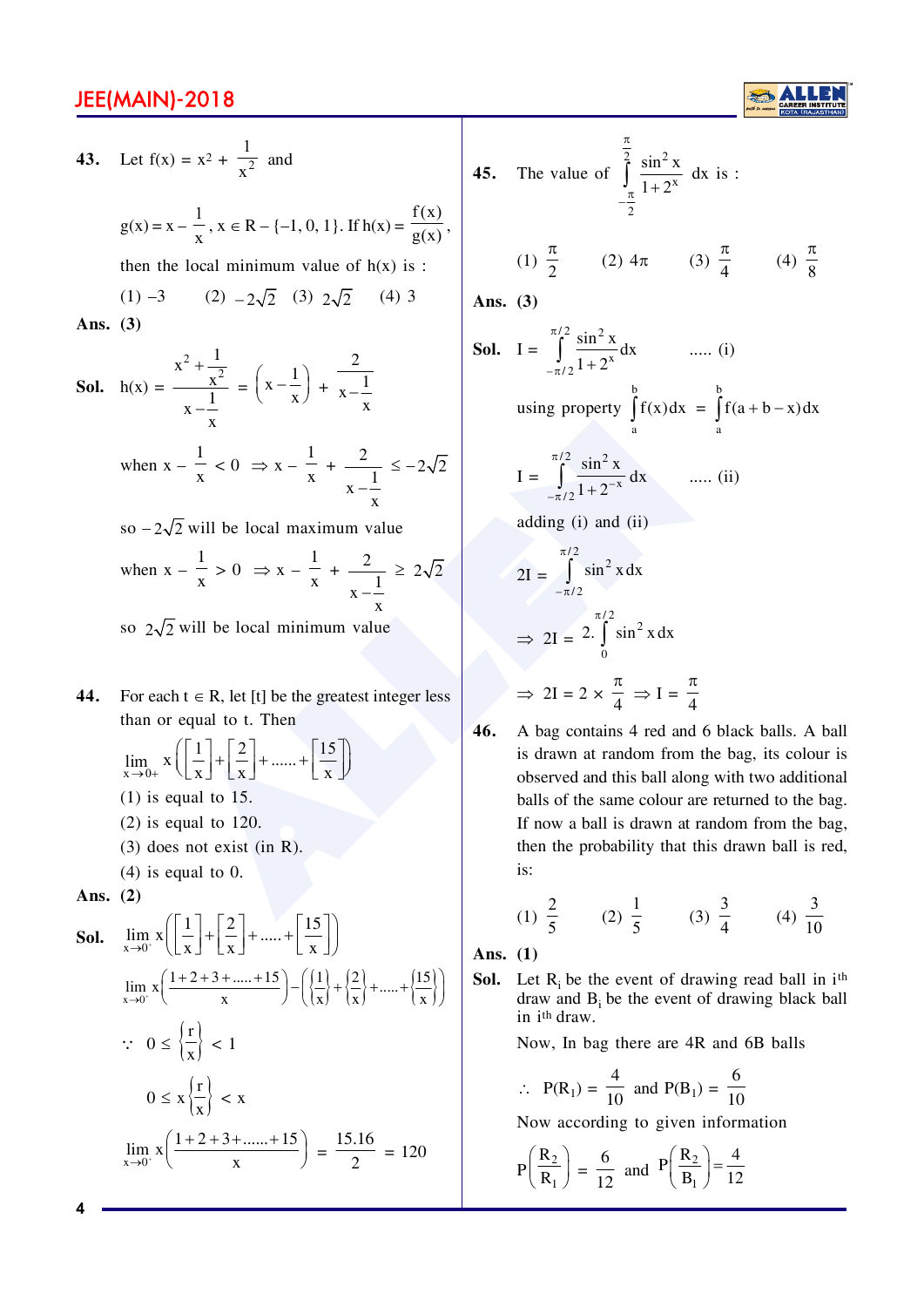Required probabiflity

$$
= P(R_1). P\left(\frac{R_2}{R_1}\right) + P(B_1). P\left(\frac{R_2}{B_1}\right)
$$
  
=  $\frac{4}{10} \times \frac{6}{12} + \frac{6}{10} \times \frac{4}{12}$   
=  $\frac{2}{5}$ 

47. The length of the projection of the line segment joining the points  $(5, -1, 4)$  and  $(4, -1, 3)$  on the plane,  $x + y + z = 7$  is :

(1) 
$$
\frac{2}{3}
$$
 (2)  $\frac{1}{3}$  (3)  $\sqrt{\frac{2}{3}}$  (4)  $\frac{2}{\sqrt{3}}$ 

Ans.  $(3)$ 



$$
\Rightarrow 2\cos 3x = 1 \Rightarrow \cos 3x = \frac{1}{2}
$$
  
\n
$$
\therefore 3x + 2n\pi \pm \frac{\pi}{3}, n \in I
$$
  
\n
$$
\Rightarrow x = \frac{2n\pi}{3} \pm \frac{\pi}{9}
$$
  
\nIn  $x \in [0, \pi] : x = \frac{\pi}{9}, \frac{2\pi}{3} + \frac{\pi}{9}, \frac{2\pi}{3} - \frac{\pi}{9}$  only  
\n
$$
\text{sum} = \frac{13\pi}{9}
$$

49. A straight line through a fixed point  $(2, 3)$ intersects the coordinate axes at distinct points P and Q. If O is the origin and the rectangle OPRQ is completed, then the locus of R is:

(1) 
$$
2x + 3y = xy
$$
  
(2)  $3x + 2y = xy$   
(3)  $3x + 2y = 6xy$   
(4)  $3x + 2y = 6$ 

Ans. 
$$
(2)
$$

Sol. Equation of PQ is



So locus 
$$
\frac{2}{x} + \frac{3}{y} = 1
$$
  
3x + 2y = xy

50. Let A be the sum of the first 20 terms and B be the sum of the first 40 terms of the series  $1^2 + 2 \cdot 2^2 + 3^2 + 2 \cdot 4^2 + 5^2 + 2 \cdot 6^2 + \dots$ If  $B - 2A = 100\lambda$ , then  $\lambda$  is equal to :  $(1)$  248  $(2)$  464  $(3)$  496  $(4)$  232

Ans.  $(1)$ 

**Sol.** 
$$
B - 2A = \sum_{r=1}^{40} T_r - 2 \sum_{r=1}^{20} T_r
$$
  
=  $\sum_{r=21}^{40} T_r - \sum_{r=1}^{20} T_r$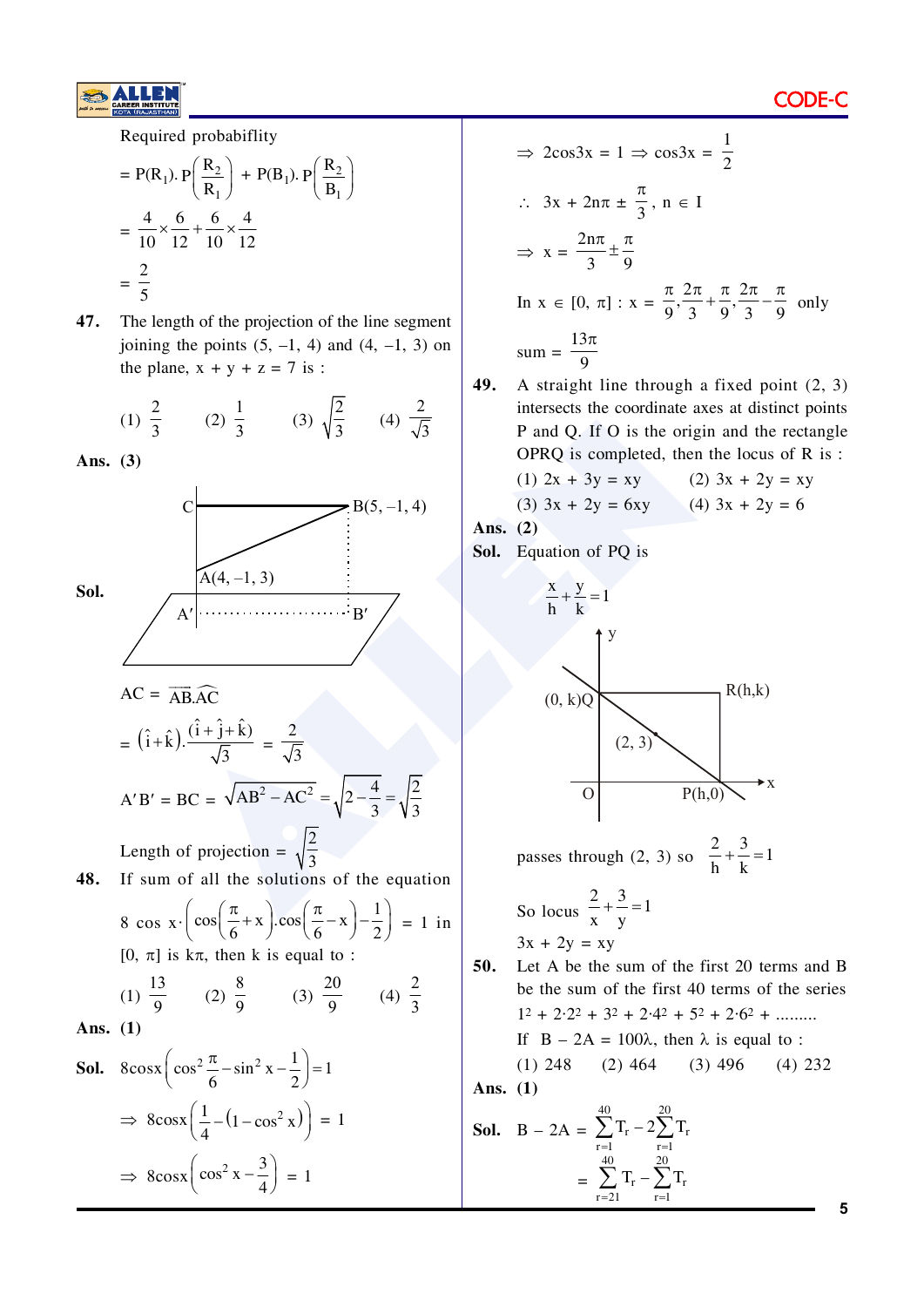$$
B - 2A = (212 + 2.222 + 232 + 2.242 + ...... + 402)
$$
  
\n
$$
- (12 + 2.22 + 32 + 2.42 ...... + 202)
$$
  
\n
$$
= 20[22 + 2.24 + 26 + 2.28 + ...... + 60]
$$
  
\n
$$
= 20\left[\frac{(22 + 24 + 26....60)}{20 \text{ terms}} + \frac{(24 + 28 + ...... + 60)}{10 \text{ terms}}\right]
$$
  
\n
$$
= 20\left[\frac{20}{2}(22 + 60) + \frac{10}{2}(24 + 60)\right]
$$
  
\n
$$
= 10[20.82 + 10.84]
$$
  
\n
$$
= 100[164 + 84] = 100.248
$$

If the curves  $y^2 = 6x$ ,  $9x^2 + by^2 = 16$  intersect 51. each other at right angles, then the value of b  $is:$ 

(1) 
$$
\frac{7}{2}
$$
 (2) 4 (3)  $\frac{9}{2}$  (4) 6

Ans.  $(3)$ 

6

**Sol.** Let curve intersect each other at point  $P(x_1, y_1)$ 



& 
$$
9x_1^2 + by_1^2 = 16
$$
 ..... (ii)

Now differentiate both curve and get slope of tangent to both curve at point  $P(x_1, y_1)$ 

$$
\therefore \quad \left(\frac{dy}{dx}\right)_{(x,y)} = m_1 = \frac{3}{y_1} \quad \dots \text{ (iii)}
$$
\n
$$
\& \left(\frac{dy}{dx}\right)_{(x_1, y_1)} = m_2 = -\frac{9x_1}{by_1} \quad \dots \text{ (iv)}
$$
\n
$$
\therefore \quad m_1 m_2 = -1 \implies \frac{27x_1}{by_1^2} = 1
$$
\n
$$
\therefore \quad \text{from equation (i)} \quad b = \frac{9}{2}
$$

52. Let the orthocentre and centroid of a triangle be  $A(-3, 5)$  and  $B(3, 3)$  respectively. If C is the circumcentre of this triangle, then the radius of the circle having line segment AC as diameter, is:

(1) 
$$
2\sqrt{10}
$$
 (2)  $3\sqrt{\frac{5}{2}}$  (3)  $\frac{3\sqrt{5}}{2}$  (4)  $\sqrt{10}$ 

Ans.  $(2)$ 

**Sol.** Orthocentre  $A(-3, 5)$  centroid  $B(3, 3)$  and AB  $=\sqrt{40} = 2\sqrt{10}$ 

$$
\overbrace{A} \qquad \qquad \overbrace{B} \quad \quad C
$$

Centroid divides orthocentre and circumcentre in ratio  $2 \cdot 1$ 

 $\therefore$  AB : BC = 2 : 1

Now 
$$
AB = \frac{2}{3}AC
$$

$$
AC = \frac{3}{2} .AB = \frac{3}{2}(2\sqrt{10})
$$

$$
AC = 3\sqrt{10}
$$

Radius of circle with AC as diametre is

$$
\frac{3}{2}\sqrt{10} = 3\sqrt{\frac{5}{2}}
$$

- Let S = {t  $\in$  R : f(x) = |x  $\pi$ | (e|x| 1) sin|x| is 53. not differentiable at t. Then the set S is equal to:  $(1)$   $\{0\}$ (2)  $\{\pi\}$  $(4)$   $\phi$  (an empty set)  $(3) \{0, \pi\}$ Ans.  $(4)$ **Sol.**  $f(x) = |x - \pi| (e^{|x|} - 1) \sin |x|$ we check differentiability at  $x = \pi \& x = 0$ at  $x = \pi$ R.H.D =  $\lim_{h \to 0^+} \frac{|\pi + h - \pi|(e^{|\pi + h|} - 1)\sin |\pi + h| - 0}{h}$  $= 0$ L.H.D =  $\lim_{h \to 0^+} \frac{|\pi - h - \pi|(e^{|\pi - h|} - 1)\sin |\pi - h| - 0}{-h}$  $= 0$ 
	- $\therefore$  RHD = LHD so function is differentiable at  $x = \pi$ at  $x = 0$

R.H.D = 
$$
\lim_{h \to 0^+} \frac{|h - \pi|(e^{|h|} - 1)\sin|h| - 0}{h} = 0
$$

L.H.D = 
$$
\lim_{h \to 0^+} \frac{|-h - \pi|(e^{|-h|} - 1)\sin|-h| - 0}{-h} = 0
$$

 $\therefore$  RHD = LHD so function is differentiable at  $x=0$ 

set S is empty set,  $\phi$ 

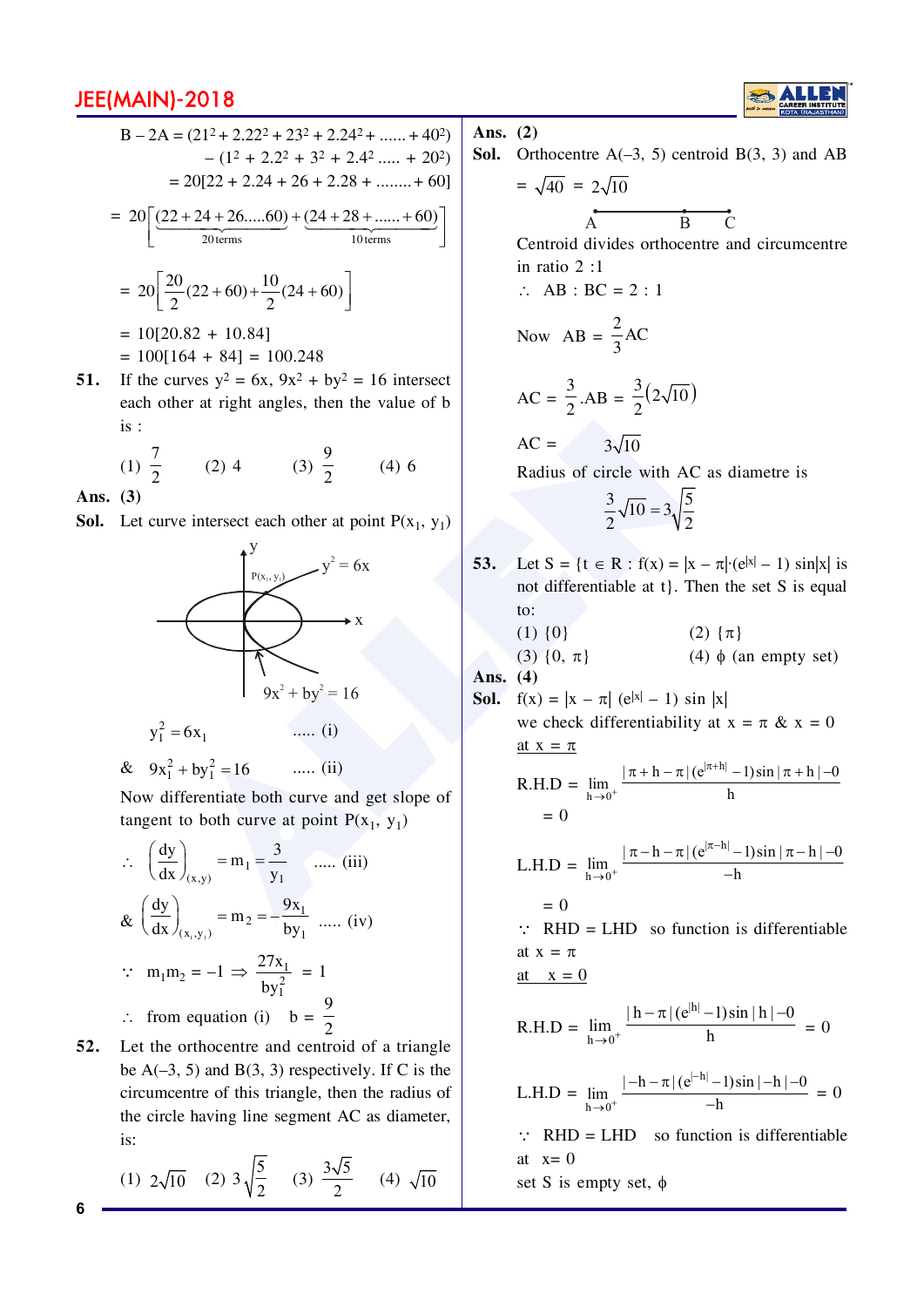

 $|x-4|$  $2x$  $\begin{vmatrix} 2x & x-4 & 2x \\ 2x & 2x & x-4 \end{vmatrix}$  =  $(A + Bx) (x - A)^2$ , 54.  $If$ then the ordered pair  $(A, B)$  is equal to :  $(1)$   $(-4, 3)$  $(2)$   $(-4, 5)$  $(3)$   $(4, 5)$  $(4)$   $(-4, -5)$ Ans.  $(2)$ **Sol.**  $\begin{vmatrix} x-4 & 2x & 2x \\ 2x & x-4 & 2x \\ 2x & 2x & x-4 \end{vmatrix} = (A + Bx) (x - A)^2$ Put  $x = 0$   $\Rightarrow$   $\begin{vmatrix} -4 & 0 & 0 \\ 0 & -4 & 0 \\ 0 & 0 & -4 \end{vmatrix} = A^3 \Rightarrow A = \overline{4}$  $\begin{vmatrix} x-4 & 2x & 2x \\ 2x & x-4 & 2x \\ 2x & 2x & x-4 \end{vmatrix}$  = (Bx - 4) (x + 4)<sup>2</sup>  $\begin{vmatrix} 1 - \frac{4}{x} & 2 & 2 \\ 2 & 1 - \frac{4}{x} & 2 \\ 2 & 2 & 1 - \frac{4}{x} \end{vmatrix} = \left( B - \frac{4}{x} \right) \left( 1 + \frac{4}{x} \right)^2$ Put  $x \rightarrow \infty$   $\Rightarrow$   $\begin{vmatrix} 1 & 2 & 2 \\ 2 & 1 & 2 \\ 2 & 2 & 1 \end{vmatrix} = B \Rightarrow B = 5$ ordered pair  $(A, B)$  is  $(-4, 5)$ The Boolean expression  $\sim (p \vee q) \vee (\sim p \wedge q)$ 55. is equivalent to:  $(1)$  p  $(2)$  q  $(3)$  ~q  $(4)$  ~p Ans.  $(4)$ **Sol.**  $\sim$  (p  $\vee$  q)  $\vee$  ( $\sim$  p  $\wedge$  q)  $(\neg p \land \neg q) \lor (\neg p \land q)$  $\Rightarrow \neg p \land (\neg q \lor q)$  $\Rightarrow \neg p \land t \equiv \neg p$ If the system of linear equations 56.  $x + ky + 3z = 0$  $3x + ky - 2z = 0$  $2x + 4y - 3z = 0$ 

has a non-zero solution (x, y, z), then  $\frac{XZ}{x^2}$  is equal to:  $(1) 10$  $(2) - 30$  $(3) 30$  $(4) -10$ Ans.  $(1)$ **Sol.** For non zero solution  $\begin{vmatrix} 1 & k & 3 \\ 3 & k & -2 \\ 2 & 4 & -3 \end{vmatrix} = 0$  $\Rightarrow$  k = 11 Now equations  $x + 11y + 3z = 0$  .....(1)  $3x + 11y - 2z = 0$  .....(2)  $2x + 4y - 3z = 0$  .....(3) on equation (1) + (3) we get  $3x + 15y = 0$  $\Rightarrow$  x = - 5y Now put  $x = -5y$  in equation (1) we get – 5y + 11y + 3z = 0  $\Rightarrow$  z = - 2y  $\frac{xz}{v^2} = \frac{(-5y)(-2y)}{v^2} = 10$  $57.$ Let  $S = \{x \in R : x \geq 0\}$ and  $2|\sqrt{x} - 3| + \sqrt{x} (\sqrt{x} - 6) + 6 = 0$ . Then  $S:$ (1) contains exactly one element. (2) contains exactly two elements. (3) contains exactly four elements.  $(4)$  is an empty set. Ans.  $(2)$ **Sol.** Case-I:  $x \in [0, 9]$  $2(3 - \sqrt{x}) + x - 6\sqrt{x} + 6 = 0$  $\Rightarrow$  x -  $8\sqrt{x}$  + 12 = 0  $\Rightarrow$   $\sqrt{x}$  = 4, 2  $x = 16, 4 \Rightarrow x = 4$ rejected Case-II :  $x \in [9, \infty]$  $2(\sqrt{x} -3) + x - 6\sqrt{x} + 6 = 0$  $x - 4\sqrt{x} = 0 \Rightarrow x = 16, 0$  $\uparrow$ rejected So  $x = 4, 16$  $\overline{7}$